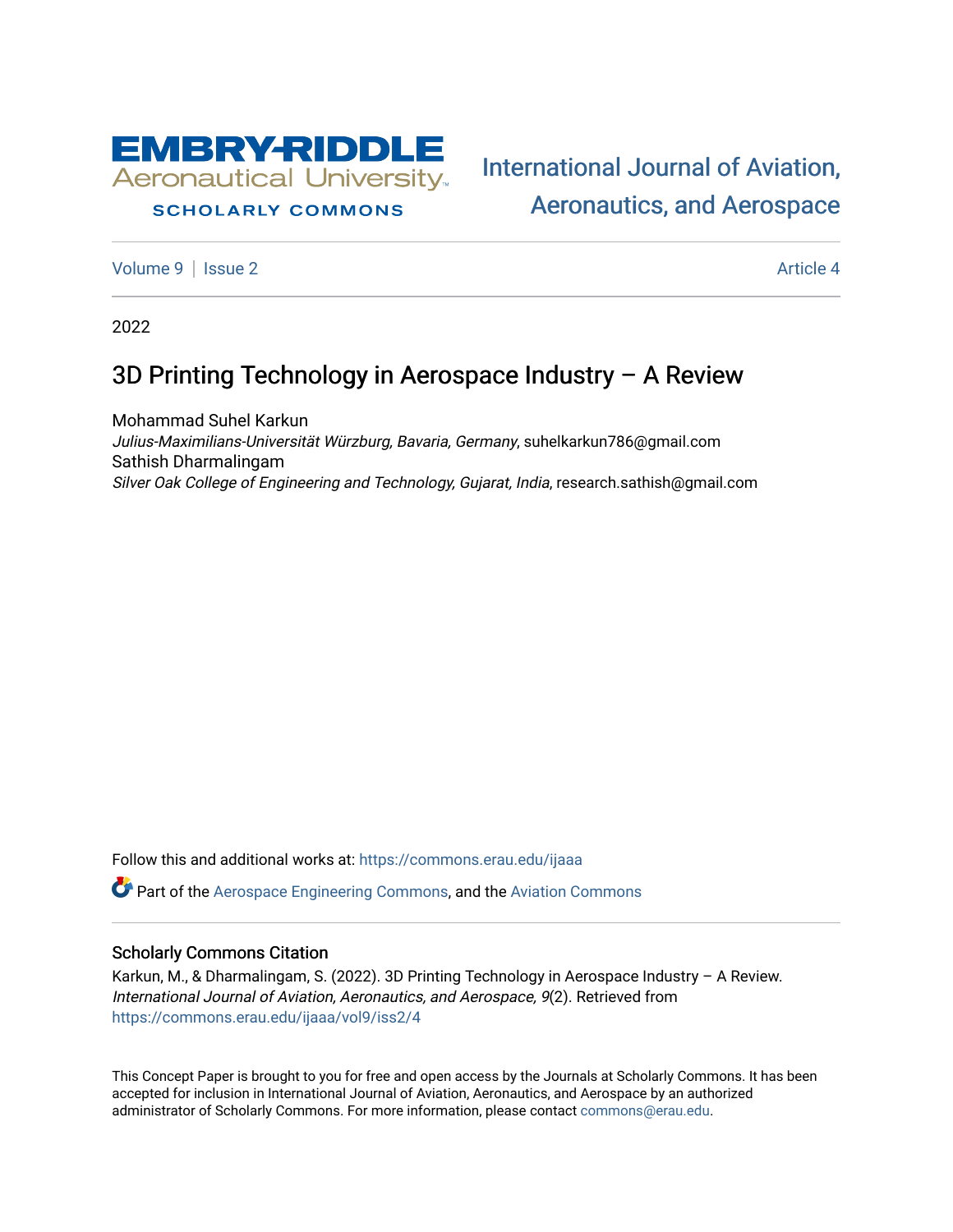# 3D Printing Technology in Aerospace Industry – A Review

#### Cover Page Footnote

The author(s) declare no potential conflicts of interest concerning the review, authorship, and/or publication of this article. Also, this review received no specific grant from any funding agency in the public, commercial, or non-profit industries.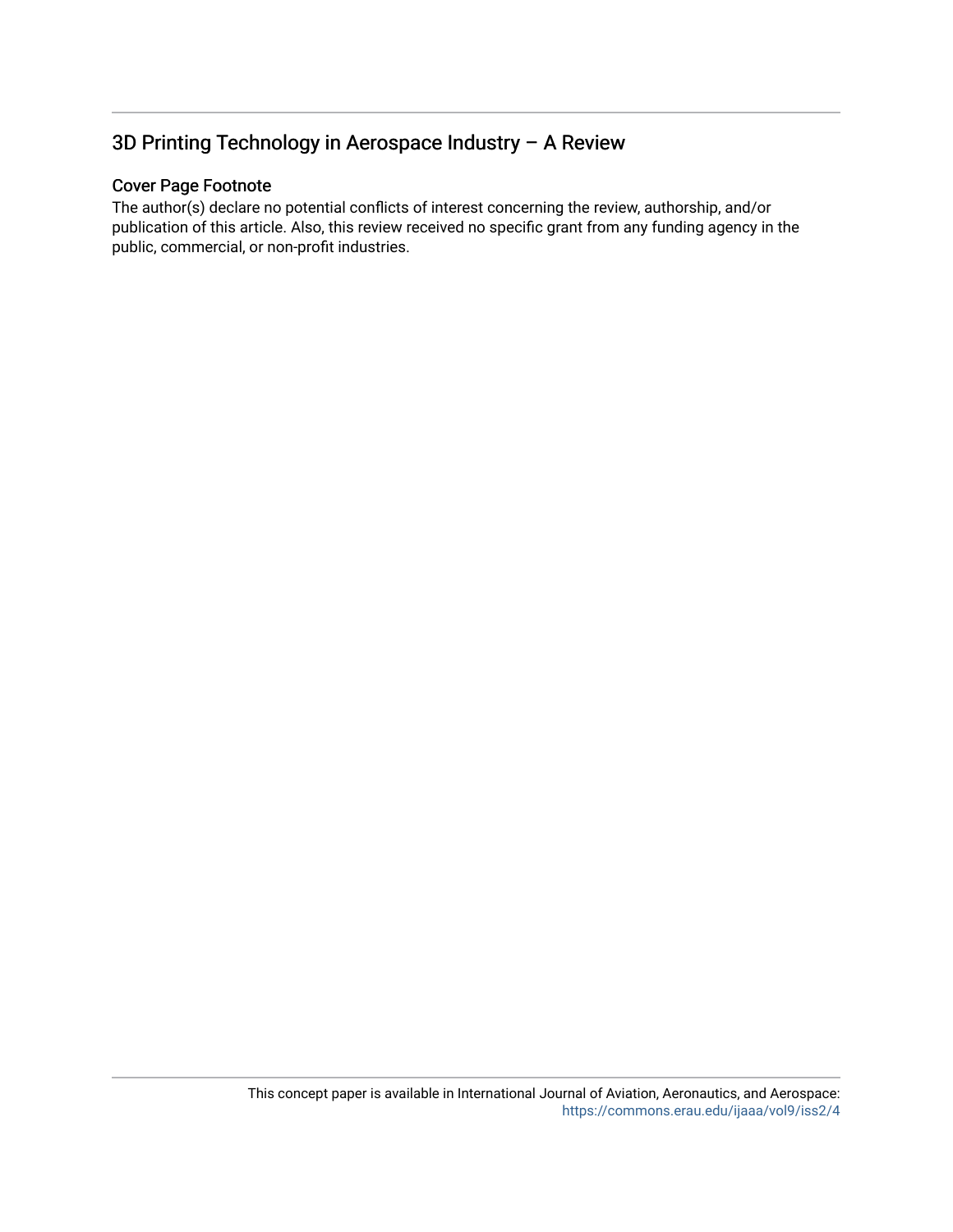3D printing technology has sharpened the aircraft industry in recent years. 3D printing technology makes the construction of small and complex structures more convenient. 3D printing technology uses a consecutive layerby-layer addition of materials to construct objects from a geometrical computer design. The 3D printing technique is progressively used for the development and customization of any type of design. Based on user-defined parameters, 3D printing technology allows the low-cost creation of components. Tooling costs related to the development of molds are neglected, unlike other plastic-forming technologies. Highly customized structures with a minimum production quantity are possible. Therefore, this technology has vast applications in the aircraft industry. This review article aims to give an overview of 3D printing technologies and their uses in the aircraft industry. Materials, elements, or components along with their properties, specially developed for aircraft industry applications, are discussed. The types, advantages, applications, and limitations of 3D printing exclusively in the aircraft industry are precisely presented.

# **Additive Manufacturing**

Additive manufacturing (AM) is a class of technologies for the construction of prototypes, patterns, tooling components, and physical models by using data gained from computers, 3D scanning systems, or any advanced digital information (Grzesiak, 2008). Unlike the traditional manufacturing techniques of subtractive machining, additive manufacturing (AM) forms physical objects by combining powder, sheet materials, or liquid layer by layer. Parts that are critical to producing using other technologies can be manufactured by using additive manufacturing (AM) technology (Kai, 1994). Three-dimensional printing (3DP), selective laser melting (SLM), stereolithography, and fused deposition modeling (FDM) are the few AM technologies that are currently in use.

The applications of AM technologies by engineers, designers, and other professionals have been consistently growing in recent years (Moon et al., 2014). The various AM process classifications based on the power delivery system and energy source (Uriondo et al., 2015) are shown in Figure 1. Direct Metal Laser Sintering (DMLS) is a wire-based system and can only be used to make parts with metal alloys. It is a furtherance of powder metallurgy (PM), an advanced metal-molding technique to produce powdered metal parts by making use of pressure and temperature. The product manufactured by wire along with arc additive manufacturing (WAAM) is of a high standard and more preferable than conventional welding procedures (Hibbert, 2014). WAAM can be applied to an extensive range of metals, if and only if they are in wire form. Any metal which can be welded using conventional methods can also be used with WAAM, including stainless steel, nickel-based alloys, titanium and aluminum alloys, and many more.

The powder bed fusion (PBF) method is utilized to fuse and melt powdered materials together. This method uses a laser or an electron beam to fuse the powdered materials. The powder bed fusion method includes Electron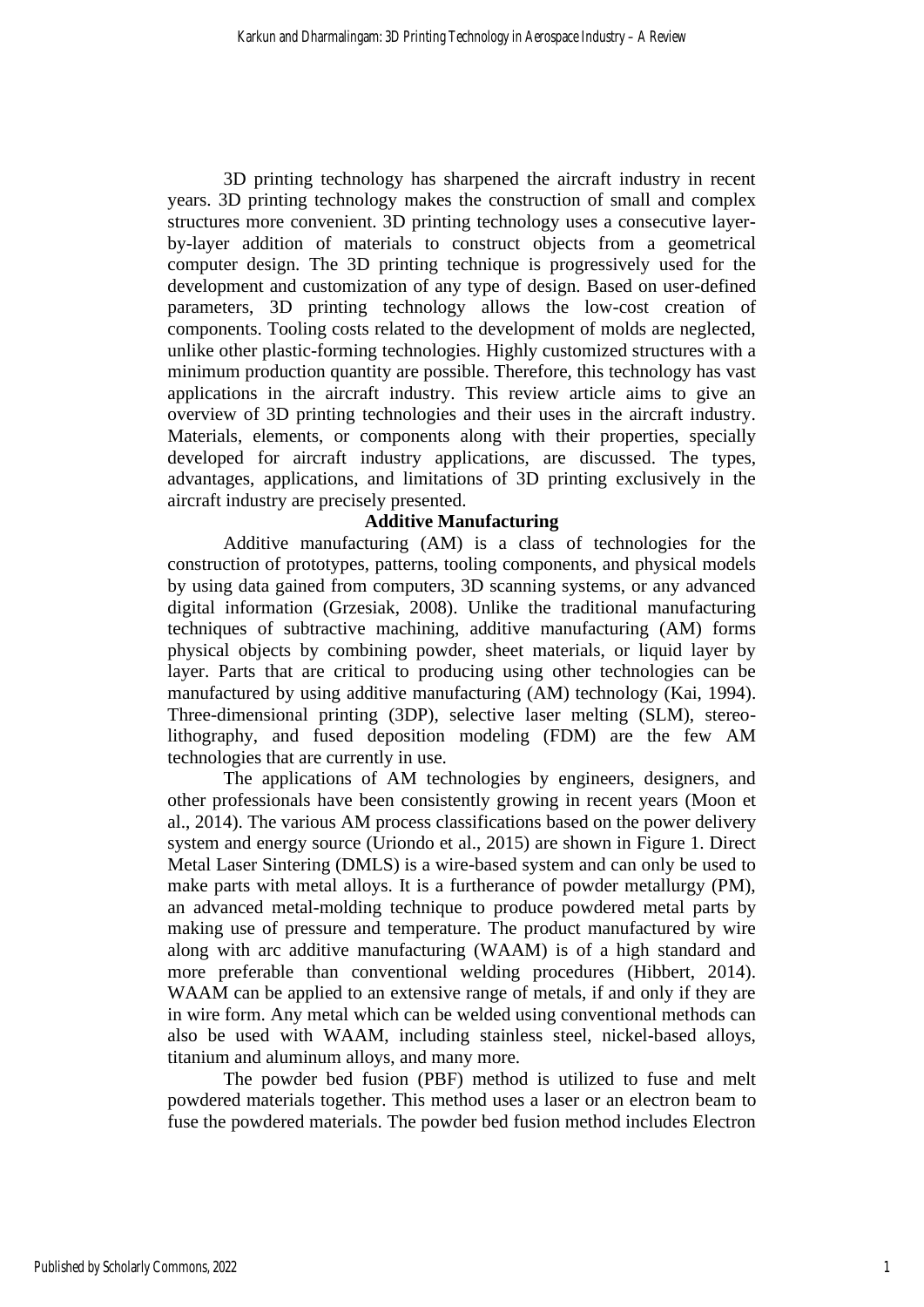Beam Melting (EBM), Selective Heat Sintering (SHS), and Selective Laser Sintering (SLS) printing techniques. Material varieties like ceramics, plastics, and metals are used in the SLS printing technique to construct various parts. To manufacture the product with any material, the SLM printing technique is used. For the laser melting technique, EBM (Electron Beam Melting) is emerging as a high-standard replacement, and it is also being utilized to repair and manufacture turbine blades (Marx et al., 2013). Along with Powder Bed Fusion, Directed Energy Deposition, and other technologies, this can be used to manufacture structural parts for aircraft or smaller mechanical parts.

#### **Figure 1**

*An Elaborated Flowchart of the Additive Manufacturing Processes (Uriondo et al., 2015)*



In solid-state welding, friction stir welding (FSW) can be used without melting the work piece material. In this technique, a non-consumable tool is utilized to weld the work piece material. Friction Stir Additive Manufacturing (FSAM) is an advancement of the FSW technique in which the stacks of weld plates are lap welded and then friction stir welded to make a product layer by layer. In the aircraft industry, for manufacturing longerons, stringers/stiffeners, and wing spars, the FSAM technique could be used (Palanivel et al., 2015). Among the various AM processes, only a few meet the complete requirements of the aircraft industry. Thus, the most widely used AM processes for the aircraft industry are EBM, SLS, WAAM, and SLM (Joshi & Sheikh, 2015).

#### **3D Printing Technology**

The first commercialization of the 3D printing (stereo-lithography) process was developed and invented by Chuck Hull in 1983. This idea came into his mind when he was hardening tabletop coatings using UV light (Shahrubudin et al., 2019). 3D printing is the successive addition of material layer by layer to construct physical parts from 3D model data (ASTM International., n.d.). For 3D printer manufacturing, the product must first be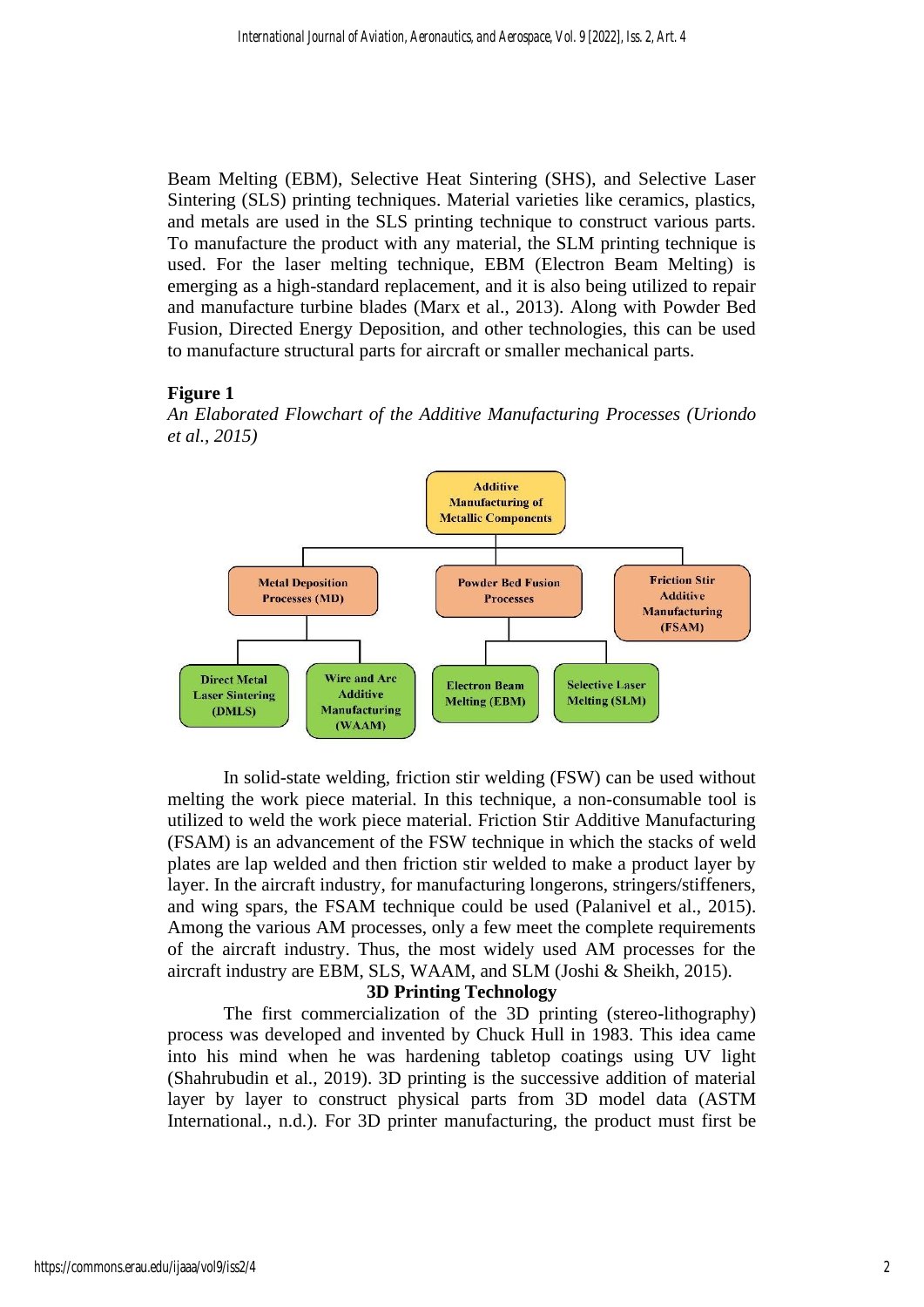designed in a CAD tool and then exported in a compatible file format to a 3D printer. High customization in product design is gained through 3D printers, which are used to print components that generally cannot be constructed by other conventional manufacturing techniques. Production of any delicate component with a significant reduction in material wastage, manufacturing costs, and time is a benefit of 3DP (Joshi & Sheikh, 2015). The design workflow included in 3DP technology is shown in Figure 2.

Stereo-lithography is the basic idea of the 3DP technology, in which the liquid photo-polymer filled surface of the vat is focused on the concentrated UV light rays. The ultraviolet light beam draws each layer by layer of the objects onto the liquid-form surface, moving them under the control of the computer. The liquid form surface finally changes into a solid wherever the UV light beam strikes the photo-polymer crosslinks or polymerizes. Mathematically, slicing the computer model of the component into several numbers of fine layers is done by using advanced CAE/CAD/CAM software. The 3D printer then builds the component layer upon layer and completes the final product at a defined time. Nowadays, 3DP technology can produce objects or parts by utilizing conventional thermoplastics, metals, graphene-based materials, and ceramics (Low et al., 2017). 3DP has many advantages, including low cost, less time consumption, and less manufacturing complexity.

# **Figure 2**

*The Workflow of 3D Printing Technology*



3DP technology has been broadly utilized throughout the entire world, especially in the manufacturing and research and development industries. This has been widely developed during recent years as it is the most powerful and flexible technology in the advanced manufacturing industry (Shahrubudin et al., 2019).

The fusion of matter on a molecular or atomic level (electron beam, ultraviolet light, laser, or thermal) as well as the properties and physical state of the primary materials (solid, powder, or liquid-based processes) are used to classify 3D printing processes. There are seven kinds of 3D printers available, which are useful in producing parts or products related to the aircraft industry,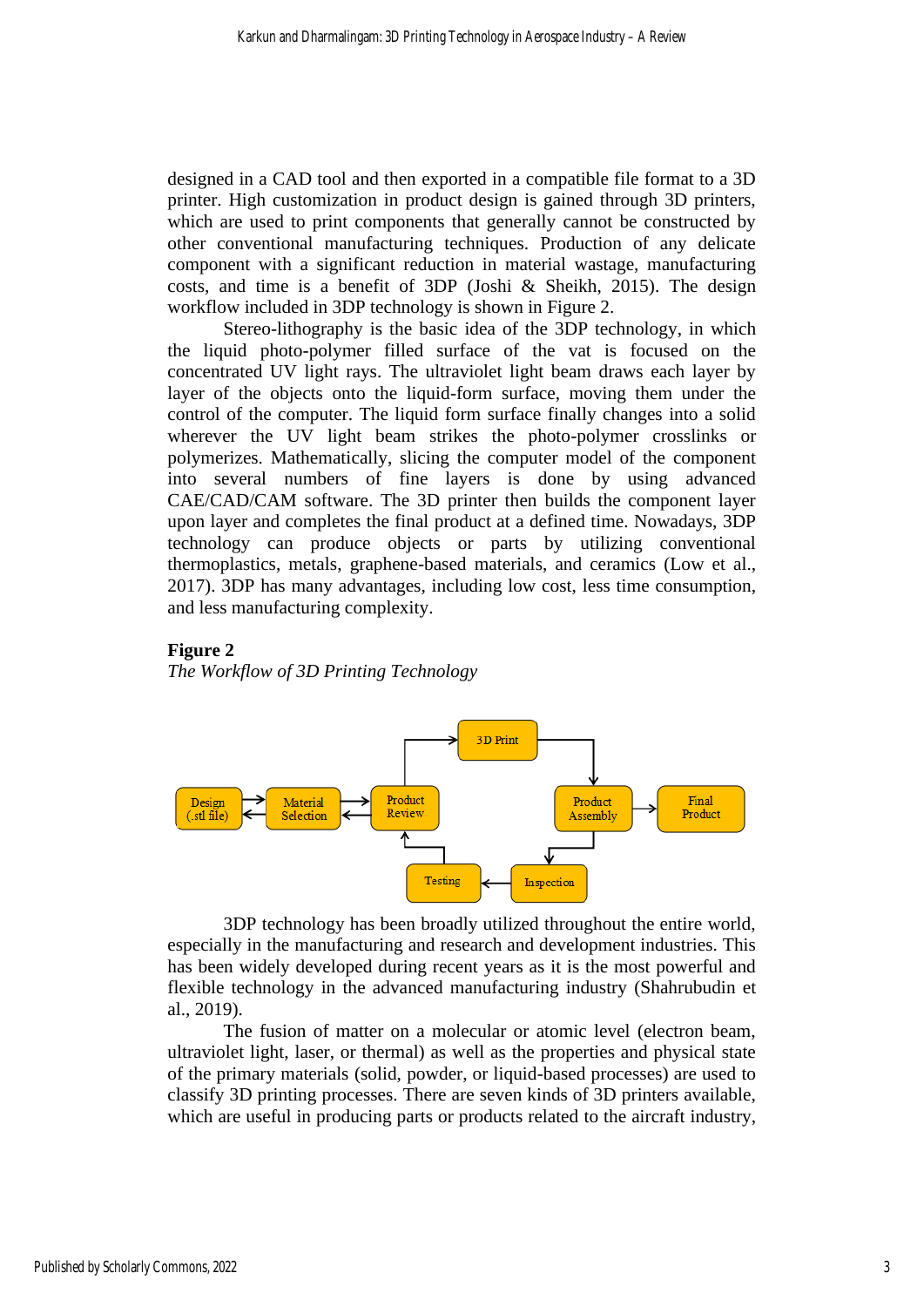viz., Digital/EBM, SLS, FDM, SLM, Laminated Object Manufacturing (LOM), Stereo-lithography (SLA), and Digital Light Processing (DLP).

# **Types of 3D Printing**

3DP technology has been developed in a variety of ways with different modules. It is difficult to justify which technology and functions are better. Since each of them has its own applications and is based on customer requirements, 3DP technology is not limited to prototyping applications, but it also expands towards creating a variety of products.

Several types of 3D printers are used in the aircraft industry, depending on the parts or components that need to be manufactured. Some researchbased aircraft industries use only some particular types of 3D printers by changing or adjusting the filament and infill used in the 3D printers. The infill used in 3D printers is discussed in upcoming section.

Before selecting any type of 3D printer, we should know the filament materials used in those 3D printers to manufacture the parts and components. Furthermore, one should have prior knowledge of the sizes, types, and accuracy of the parts and components that are going to be produced by that 3D printer.

The aircraft industry has some of the highest standards in component performance. The extreme temperatures and chemicals are loaded on aircraft parts while being subjected to repeated use and also while remaining as light as possible in weight. Any individual component failure can result in the full system failure of the aircraft carrying passengers and cargo, so in the aircraft industry, failure is simply not an option. Because component precision is a critical factor in aircraft design, 3D printers are used in the aircraft industry to provide extremely high accuracy in parts and components.

The 3D printing types used to manufacture metal-based components and parts of the aircraft are DMLS, EBM, SLM, and SLA. SLS, SLA, DLP, FDM, and material jetting are the types of 3DP used to manufacture polymer or composite-based aircraft components and parts (Ahart, 2019). As per ASTM Standard F2792 (ASTM International., n.d.), 3DP technologies are catalogued into seven categories, which are shown in Figure 3.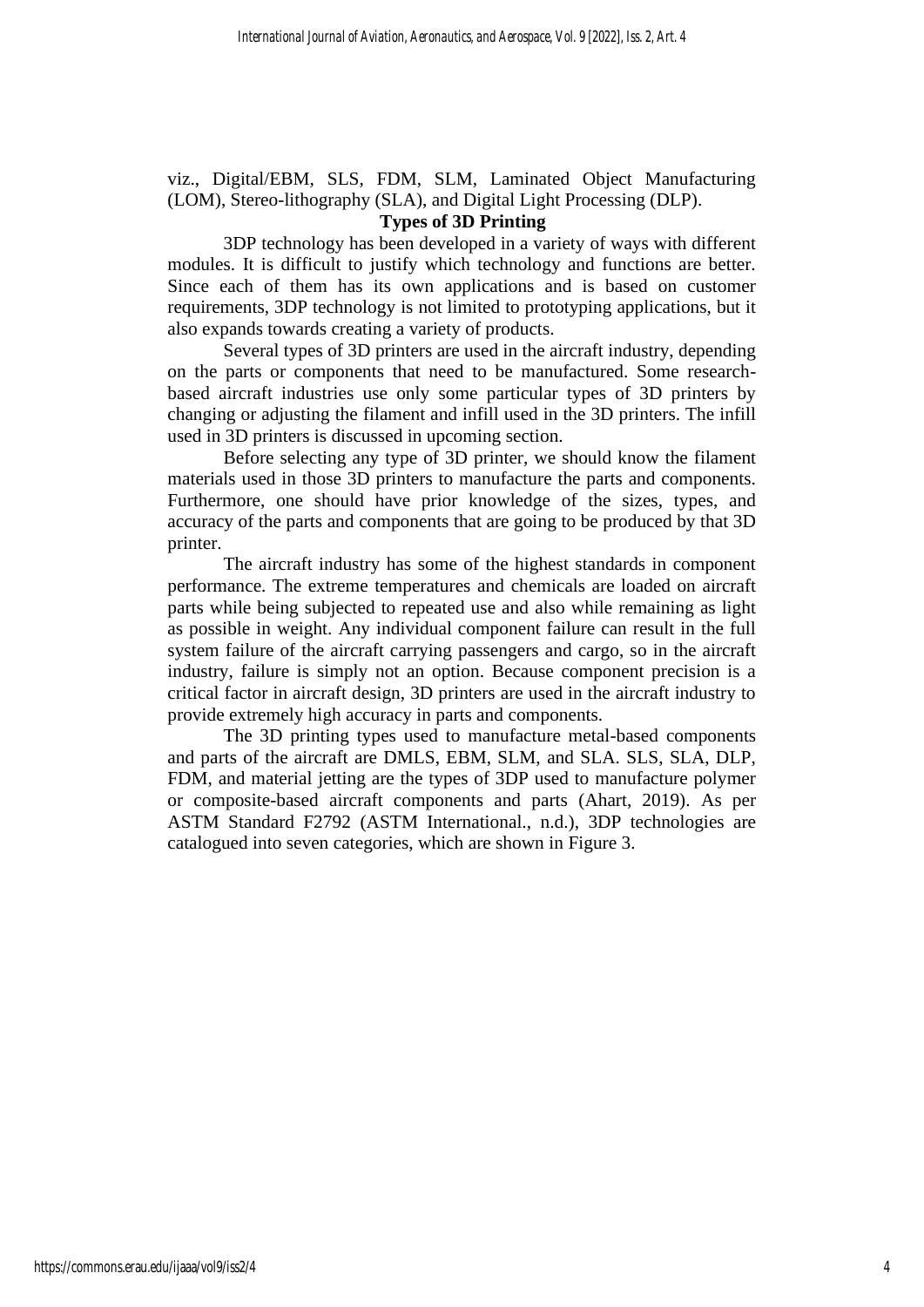



# **Binder Jetting**

In binder jetting, a binding liquid agent is used to fuse powder particles by selectively depositing on them. It is a 3D printing process with rapid prototyping. To create a layer on the spread powder, a jet chemical binder is used in the binder jetting technology (Uriondo et al., 2015). This method is faster, cheaper, and simpler and can print large-sized products.

#### **Directed Energy Deposition**

The directed energy deposition printing process is a slightly critical method and is generally utilized to add or repair supplementary materials to the extant parts. This process is capable of making a good quality product, and it also has grain structure control to a higher degree. Furthermore, this procedure is typically used with metal-based hybrids and other metals, and it can also be utilized with different ceramics and polymers, in the form of either powder or wire. Laser deposition and Laser Engineered Net Shaping (LENS) are two examples of this technology.

# **Materials Extrusion**

The material extrusion-based 3DP technology is useful for the production of multi-color and multi-material printing on food, plastic, or living cells. FDM constructs parts from the base to the peak of the part by adding layers through the extruding of thermoplastic filament. Generally, a 3D printer with an affordable price uses FDM technology, and it is the most popular 3D printing technology. Scott Crump originally developed and executed this technology.

# **Material Jetting**

The inkjet printing process uses a material jetting method in which to deposit a liquid photo-reactive material onto a platform, and print heads are utilized layer by layer. The methods of material deposition differ based on the printer used and can necessitate either a Drop-on-Demand (DOD) or continuous jetting principle.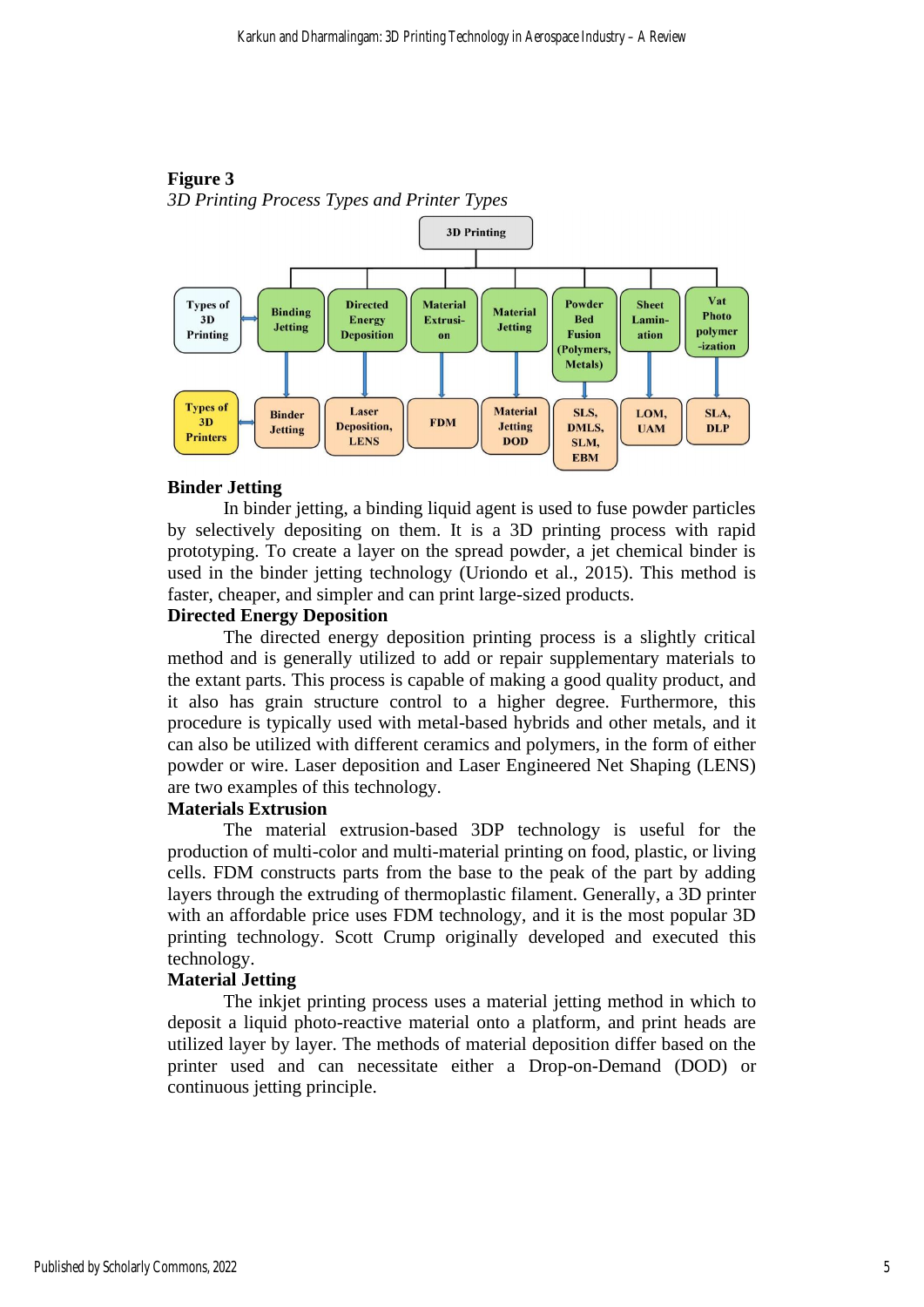#### **Powder Bed Fusion**

As discussed earlier, SHS, SLS, and EBM printing techniques are involved in the powder bed fusion (PBF) process.

# **Sheet Lamination**

Sheet lamination is one of the 3DP processes, where thin sheets of material are combined layer-by-layer to yield a single piece. The sheets are fed via a system of rollers for bonding. This process is comparatively inexpensive, easy for the handling of materials, and recycling of excess material is also possible. Further full-color printing is possible using this technique. Ultrasound additive manufacturing (UAM) and LOM are examples of 3DP technology that utilizes the sheet lamination method.

#### **Vat Photo-Polymerization**

Photo-polymerization is one of the most frequently used 3DP techniques, which generically describes the curing of photo-reactive polymers with the use of ultraviolet rays or lasers. Time of exposure, power supply, and wavelength are the key factors for Vat Photo-polymerization. Liquid materials are made to harden when exposed to ultraviolet light. This makes it easier to make a product with more details and a high surface finish.

#### **3DP Materials for Aircraft Applications**

High-quality materials that have compatible specifications are required in 3D printing technology to construct high-quality products. The suppliers and end-users of the products accept the controls to confirm these specifications, requirements, procedures, and agreements of materials. Materials including alloys of aluminum, titanium, ceramic, polymers, steel, and metallic, and their mixing in the form of composites, FGMs (functionally graded materials), or hybrids are used in 3D printing technology proficiently to make fully functional parts. Depending on the additive manufacturing techniques utilized and the physical state of the materials, objects with a minimum of 20 to 100 μm layer thickness can be constructed by using 3DP (Hopkinson et al., 2005; Tofail et al., 2018).

3DP materials in morphology are of four kinds: plastic film, powder material, liquid photosensitive resin, and wire material with a low melting point (Vaezi et al., 2013). These kinds of materials are considered based on weight and structural reliability like surface accuracy, wear resistance, density, thermal stability, and structural strength. Ti-6Al-4V and Inconel 718 are two Ti- and Ni-based alloys that have greater importance in the aircraft industry. Because these two alloys have good oxidation/corrosion resistance, damage tolerance, and tensile properties (Nijdam & Gestel, 2010).

The polymers which are generally used to print various aircraft components with SLS technology are carbon-fiber reinforced polyamide 12 (Carbonamide), glass bead-filled polyamide 12 powder (PA 3200 GF), aluminum-filled polyamide 12 powder (Alumide), and white polyamide 12 powder with a flame-retardant additive (PA 2210 FR) (Techno-Grafica GmbH, n.d.). The polymers which are used to print various aircraft components with FDM technology are Polyphenyl-sulfone (PPSF/PPSU)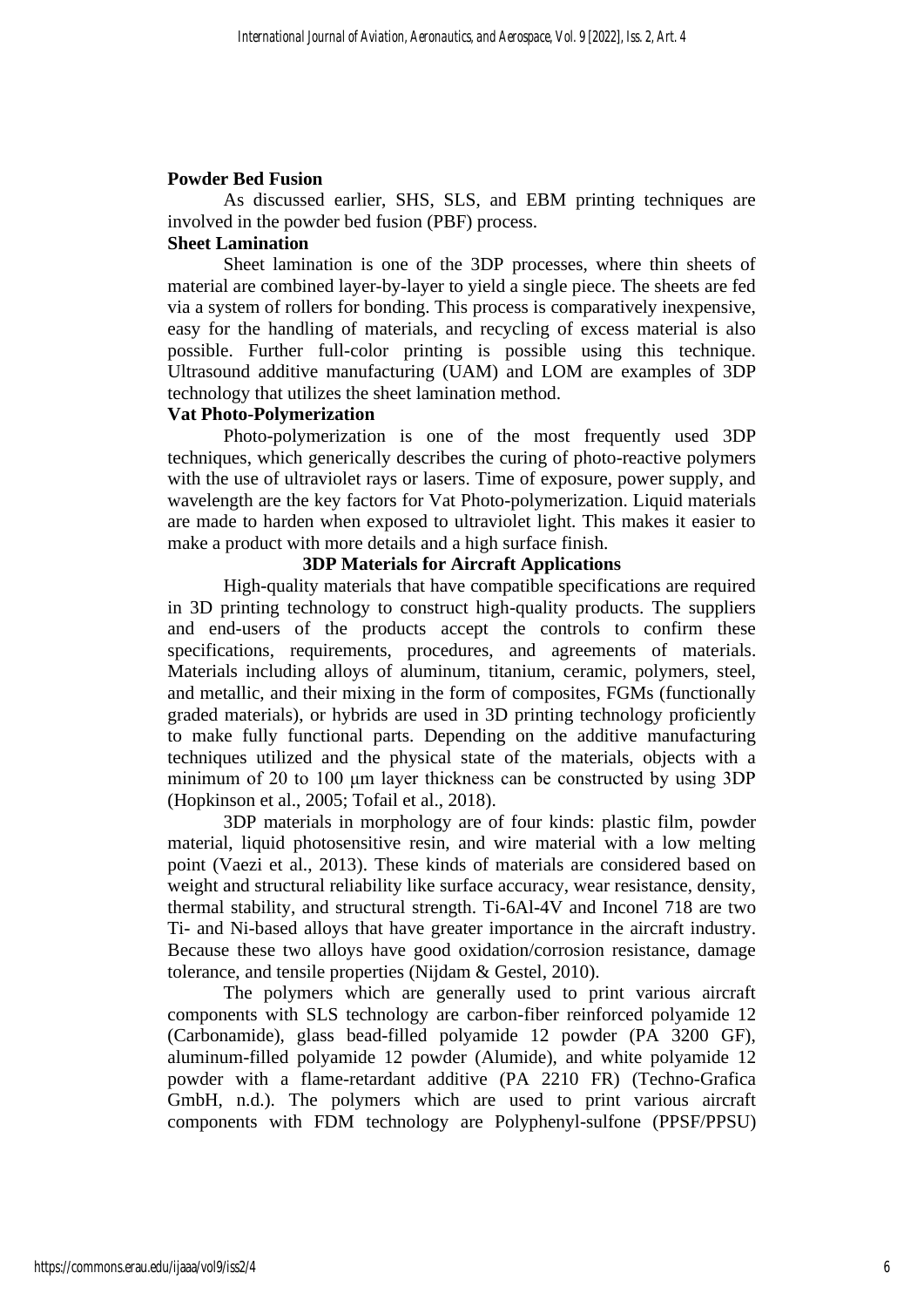(Stratasys Ltd., n.d.a), PEAK-Polyarylether-ketone (Quantevo-CF) (AREVO Ltd., n.d.), ULTEM™ 9085 (European Space Agency [ESA], 2013; Stratasys Ltd., n.d.b), ABSi (Stratasys Ltd., 2022), and Nylon 12 (Stratasys Ltd., n.d.a). 3D printing technology for manufacturing different aircraft parts with their processes is Martensite-hardenable steel (EOS Maraging Steel MS1) with DMLS (EOS GmbH - Electro Optical Systems, 2017), AlSi10Mg (Aluminum alloy) with DMLS (EOS GmbH - Electro Optical Systems, n.d.).

Infill is a repetitive pattern utilized to take up space inside the 3DP object. In general, the infill is hidden from view, but sometimes, the special infill is notable for boasting. Indeed, infill has other purposes too, like changing the weight of a product, based on material usage. Further, infill permits the nozzle to efficiently print the flat horizontal edges over a space. Moreover, infill is a major factor in 3D printing, and the product will become fragile due to structural and stability problems if the infill is not properly configured. Optimizing infill can be a tedious task with various patterns, densities, styles, and orientations. There are various types of infill available for 3DP technology (Pecho et al., 2019), and only a few are shown in Figure 4. The choice of infill is based on the aircraft product's uses and utilizations. The selection of infill's used in 3D printing to manufacture aircraft products depends on various things like filament, 3D printing process, strength and weight, accuracy, uses of the aircraft products, etc.

Generally, there are many variants of filaments available on the market. Each filament has its advantages and disadvantages, and its utilization depends on the aircraft product applications. PLA (Polylactic Acid) and ABS (Acrylonitrile Butadiene Styrene) are the most commonly used filaments.

# **Table 1**

*Mechanical Properties of Ti and Ni-Based Alloys From AM and Other Techniques (Joshi & Sheikh, 2015)*

| <b>Alloys</b>      |                                   | <b>Technique</b>                       | <b>Yield</b><br><b>Strength</b><br>(MPa) | <b>Ultimate</b><br><b>Tensile</b><br><b>Strength</b><br>(MPa) |
|--------------------|-----------------------------------|----------------------------------------|------------------------------------------|---------------------------------------------------------------|
| <b>Ti6Al4</b><br>V | <b>AM Process</b>                 | <b>EBM</b>                             | 830                                      | 915                                                           |
|                    |                                   | <b>SLM</b>                             | 990                                      | 1095                                                          |
|                    |                                   | <b>WAAM</b>                            | 803                                      | 918                                                           |
|                    | Other<br>Manufacturing<br>Process | <b>Typical Wrought</b>                 | 828                                      | 897                                                           |
|                    |                                   | Annealed (Wrought)                     | 790                                      | 870                                                           |
|                    |                                   | ISO 5832-3 (ISO<br>Standard)           | >780                                     | >860                                                          |
| Inconel<br>718     | <b>AM Process</b>                 | <b>EBM</b>                             | 580                                      | 910                                                           |
|                    |                                   | <b>SLM</b>                             | 552                                      | 904                                                           |
|                    |                                   | <b>Shape Metal</b><br>Deposition (SMD) | 473                                      | 828                                                           |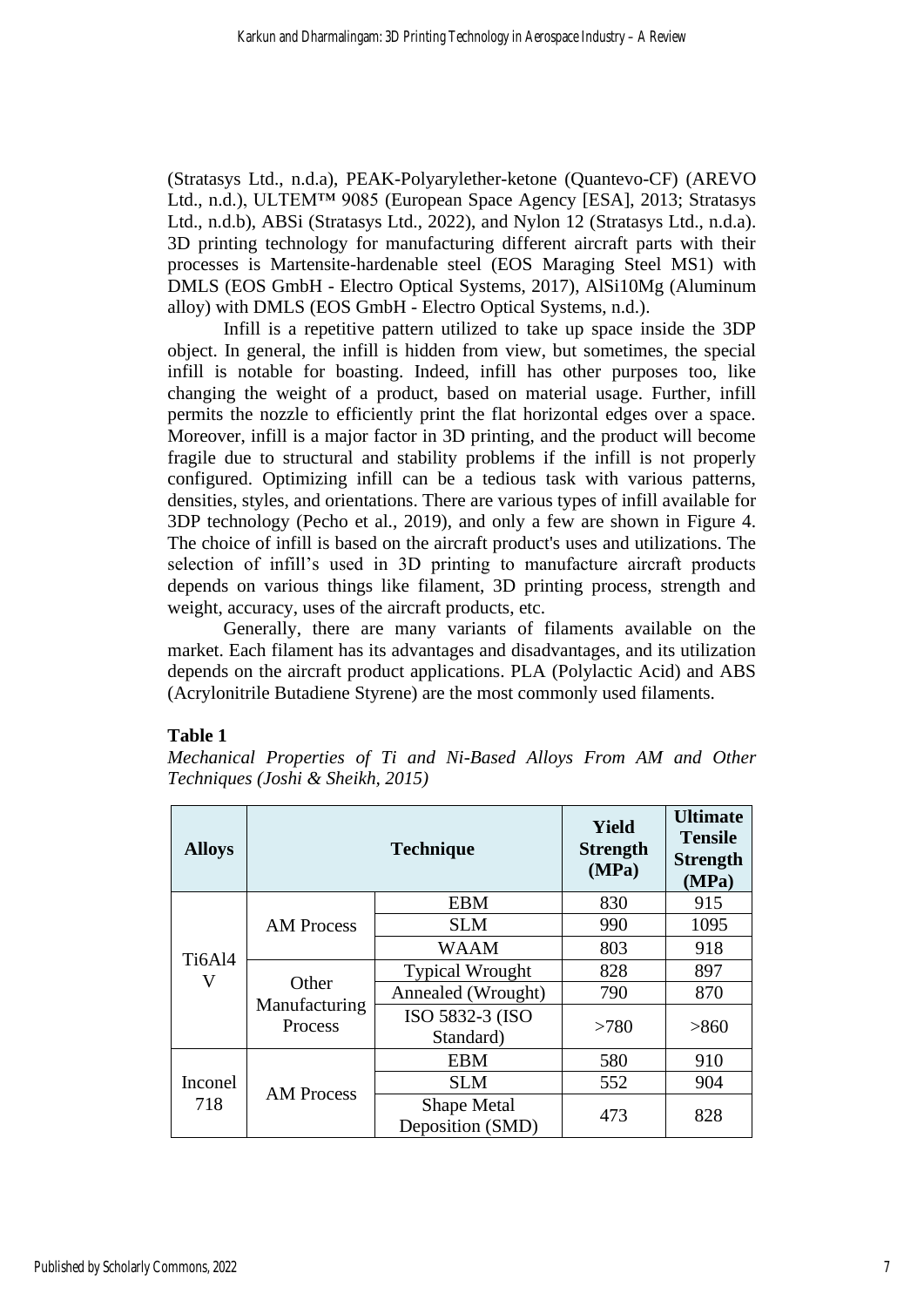|                          | Casting                                  | 488       | 786      |
|--------------------------|------------------------------------------|-----------|----------|
|                          | Cast Inconel 718                         |           | 1090     |
|                          | Wrought Inconel 718                      | 1185      | 1432     |
| Other                    | <b>Injection Molded</b> (as<br>Sintered) | 506       | 667      |
| Manufacturing<br>Process | Injection Molded (as<br>aged)            | 780       | 1022     |
|                          | Pressed - Hot<br>Isostatically           | 993       | 1334     |
|                          | AMS 5662G (for                           | 1035-1167 | $1275 -$ |
|                          | Wrought material)                        |           | 1400     |

# **Figure 4**

*A Few Types of Infill Used in 3DP with Ultimaker Cura (Pecho et al., 2019)*

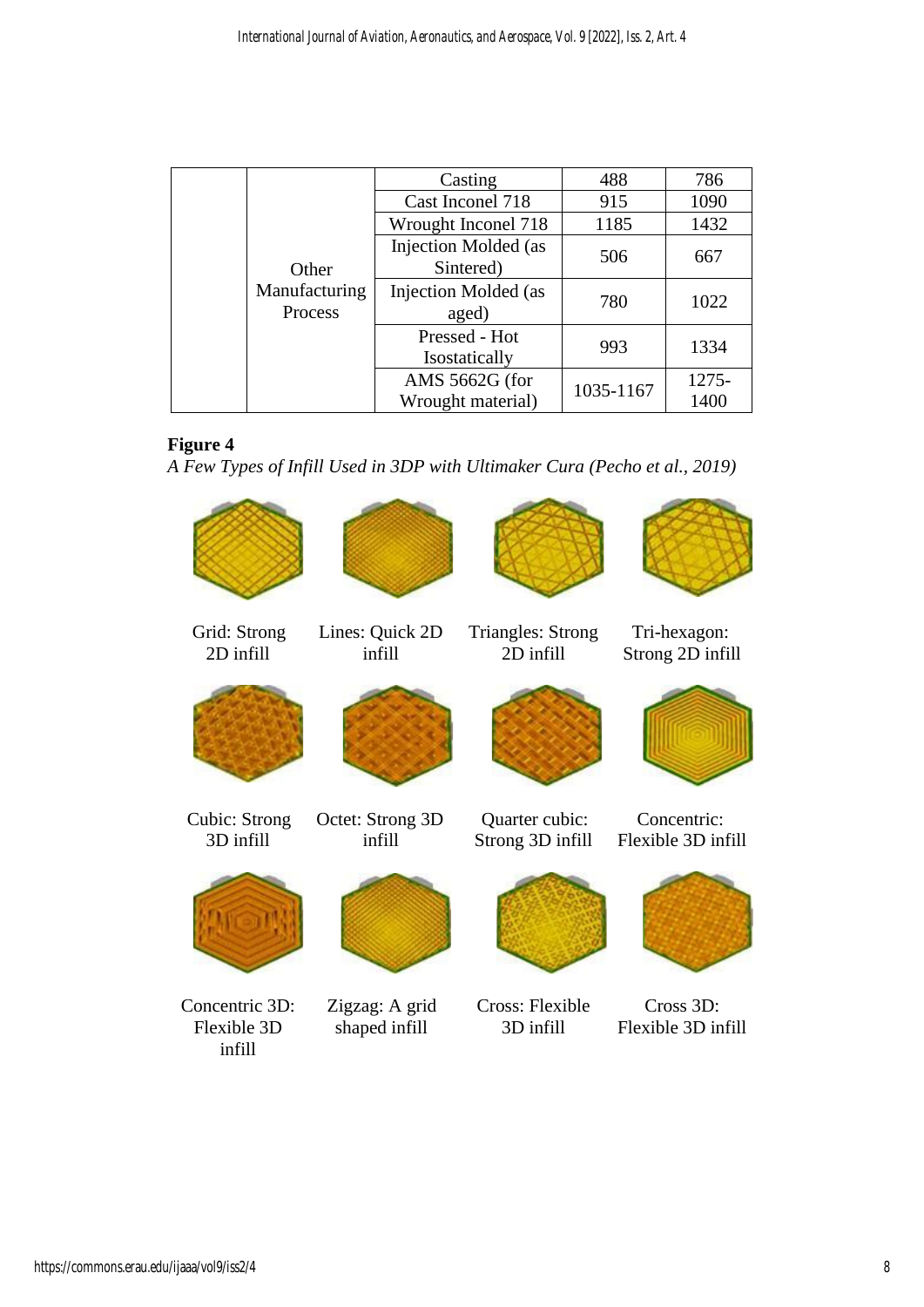### **Application of 3DP in the Aircraft Industry**

By joining powder, liquid, or sheet materials layer upon layer, 3D printers create different parts and products. 3D printing technology gives unique freedom in the manufacturing and production of various components. 3DP technology can provide improved quality for complex geometries and make lightweight parts, which can reduce resource and energy requirements.

So, this technology can be highly beneficial in the aircraft industry (Joshi & Sheikh, 2015). 3DP technology leads to fuel savings due to reduced material used to produce aircraft parts. Further, 3DP machinery has been heavily utilized to manufacture or repair the additional components for engines, wings, fuselages, and empennage. Usually, a few parts of the engine can easily get damaged during operation, requiring frequent replacement. Thus, for the procurement and replacement of such spare parts, the use of 3DP technology can be very useful (Wang et al., 2019). Rapid manufacturing, rapid prototyping, and/or rapid tooling can all be accomplished with 3DP technology (Wang et al., 2019). The different classifications among those 3DP applications are shown in Table 2.

The 3DP technology applications in the space and aircraft industries were observed using feedback by the major aircraft manufacturing industries, the market for its utilizations, materials used, applications for aircraft maintenance, and space industry utilizations.

Nowadays, due to upgrades in technology, only 60 designers with the help of 40 kinds of industrial design data are required for the manufacturing of one aircraft engine. But soon, by using 3DP technology, the production of such an engine will be easier and will only require a 3D printer, a set of design data, and a few engineers (Wang et al., 2019).

# **Table 2**

| Category             | <b>Applications</b>                                       |  |  |
|----------------------|-----------------------------------------------------------|--|--|
|                      | • For testing the spare parts of the platforms, vehicles, |  |  |
| Rapid<br>prototyping | or engines (Kochan, 2000)                                 |  |  |
|                      | • To create prototypes of various aircraft parts (Torres  |  |  |
|                      | et al., 2011)                                             |  |  |
|                      | • For validating the mold's machine ability (Budzik,      |  |  |
|                      | 2007)                                                     |  |  |
|                      | • For molding the turbocharger impellers and blades       |  |  |
|                      | (Budzik, 2007)                                            |  |  |
|                      | • For producing aircraft or spacecraft parts by           |  |  |
| Rapid tooling        | replicating existing structures (Goel et al., 2014)       |  |  |
|                      | • Associating elastic performance with truss lattice for  |  |  |
|                      | UAV wings (Moon et al., 2014)                             |  |  |
|                      | • For making aircraft spare parts for maintenance (Chen   |  |  |
| Rapid                | & Lin, 2017; G. Budzik, 2007; Kochan, 2000)               |  |  |
| manufacturing        | • To construct an entire UAV or drone (Moon et al.,       |  |  |

*The Different Classifications of 3DP Applications in the Aircraft Industry*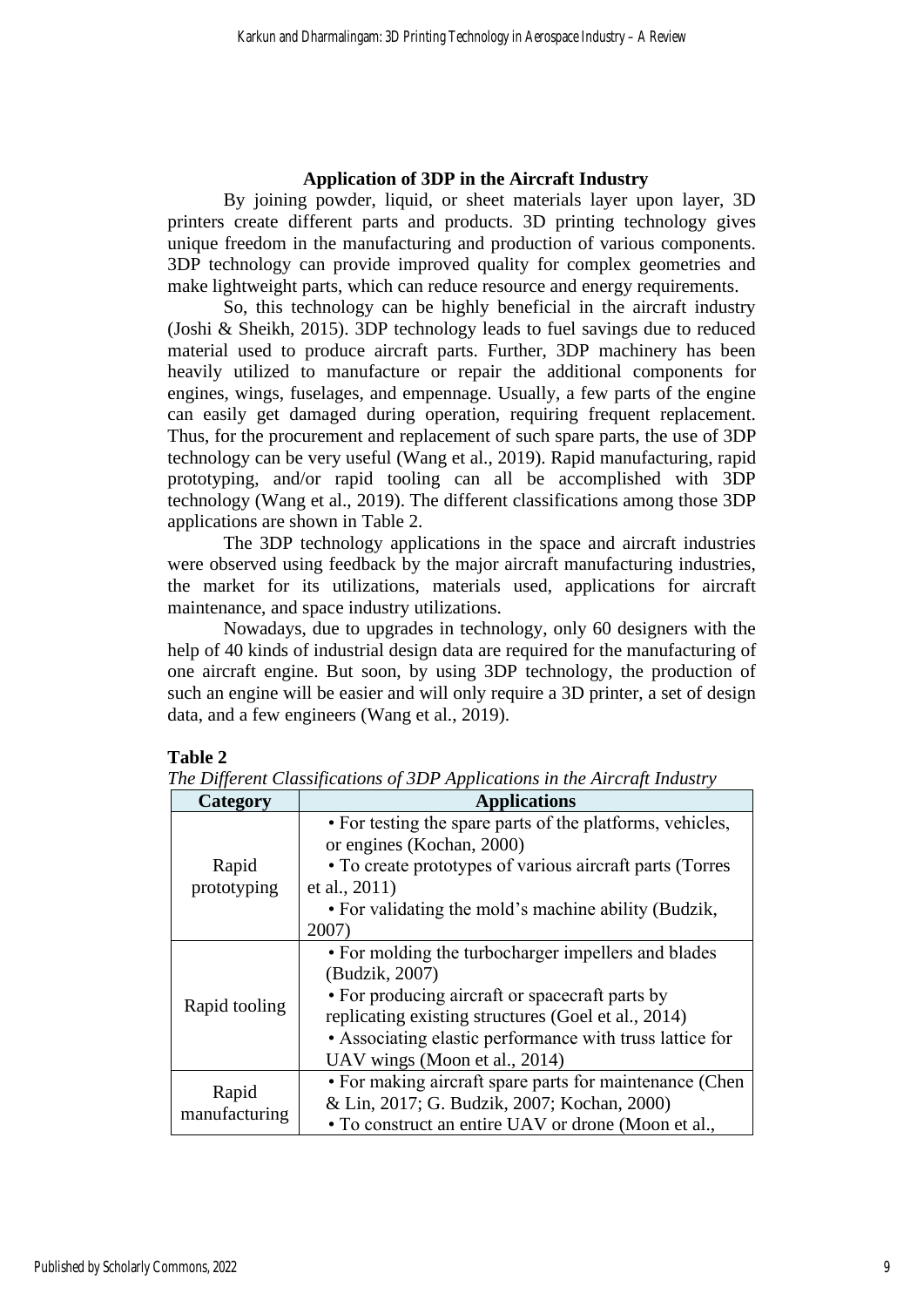| 2014)                                                     |
|-----------------------------------------------------------|
| • To establish a global supply and distribution chain for |
| spare parts (Chen & Lin, 2017)                            |

3D printing technology is often used in aircraft maintenance to build different spare parts for engine components, which are frequently damaged and need to be replaced during maintenance. The 3DP technology market is not yet fully developed in the aircraft industry as of now, but by 2025, the 3DP market and its benefits in the aircraft and space industry are projected in Figure 5 (Chen & Lin, 2017).

#### **Figure 5**

*3D Printing Technology Projected Effects in the Aircraft Industry by 2025 (Chen & Lin, 2017)*



# **Advantages and Limitations of 3D Printing Technology in the Aircraft Industry**

3DP technology, in general, has various advantages. However, when compared to traditional manufacturing techniques, it has some drawbacks (Gebler et al., 2014). The advantages of 3DP in the aircraft industry are greater optimization towards strength/weight, a larger reduction in the overall weight of the component, depletion in several components or parts, a short span or machining time for manufacturing, low cost of customization, and less manpower requirements.

The major issue is the size limitation of the product (the EBM machine has a size limitation of 350 mm in diameter x 380 mm in height, which is the typical example of size limitation). Indeed, the dimensions of product making are increasing slowly nowadays. The process is slow for making the product, but it is partly recompensed by using the near-net shape, which is directly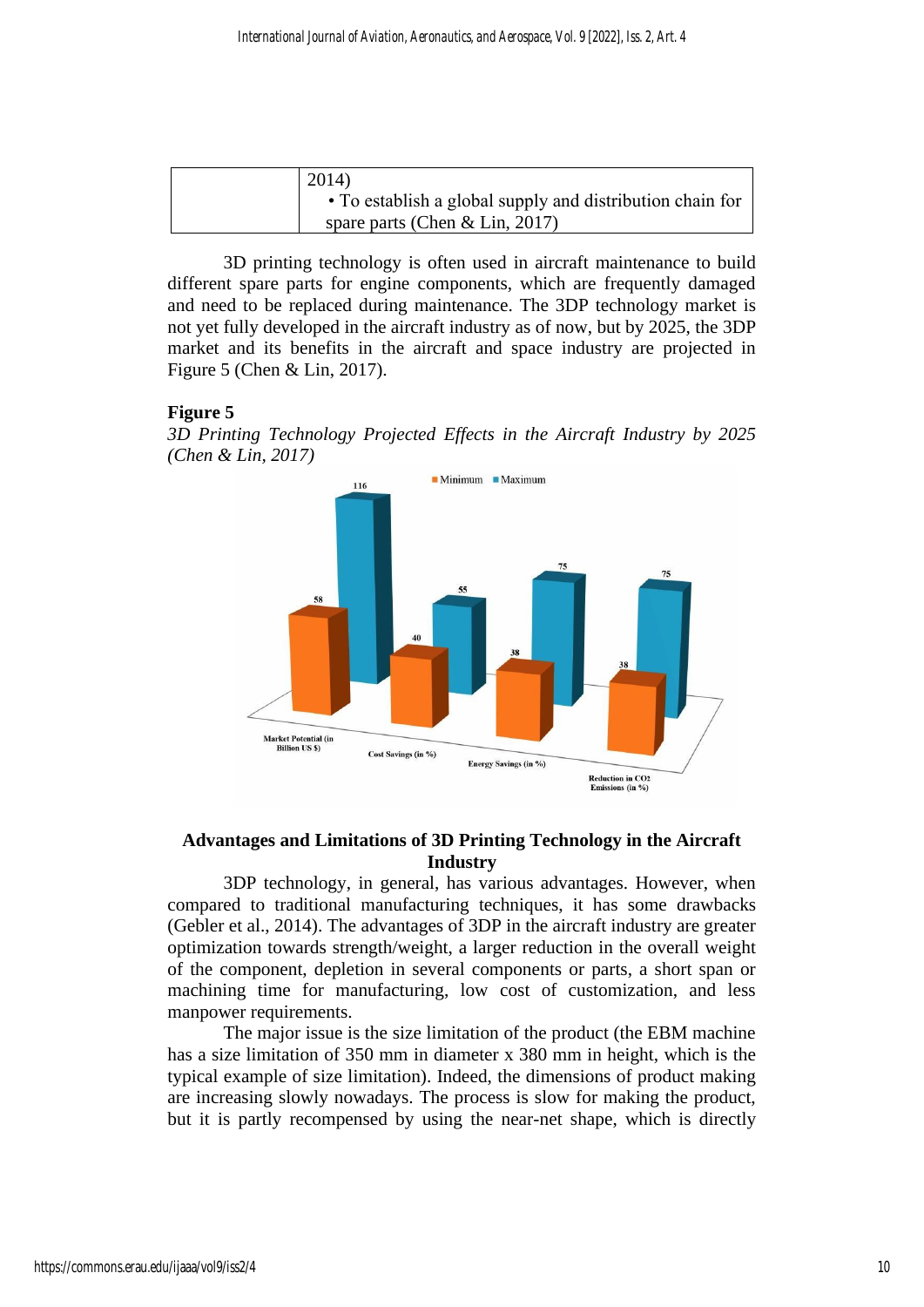acquired. Due to some causes of fatigue or for optical results, 3DP products might require some finishing due to high surface roughness. These are the usual limitations faced by 3DP technology, and it is improving slowly.

#### **Table 3**

*Basic Advantages of 3D Printing Technology (TWI Ltd., n.d.)*

| Easy design    |          | Fast design            | $\cup$<br>On-demand<br>printing | Good strength |
|----------------|----------|------------------------|---------------------------------|---------------|
| Less weight    |          | <b>Fast production</b> | Less wastage                    | Cost-saving   |
|                |          | Environment            | Advanced                        | Aircraft      |
| Ease of access | friendly | healthcare             | Industry                        |               |

|                                                |                         | ື                           |                                                     |
|------------------------------------------------|-------------------------|-----------------------------|-----------------------------------------------------|
| Less<br>availability of<br>materials           | Limited build<br>volume | Post-processing<br>required | Manufacturing of<br>bigger volume<br>remains costly |
| Reduction in the<br>job for human<br>employees | Lower<br>tolerances     | Part structure <sup>*</sup> | Copyright issues $*$                                |

| Basic Drawbacks of 3D Printing Technology (TWI Ltd., n.d.) |  |  |  |  |  |  |
|------------------------------------------------------------|--|--|--|--|--|--|
|------------------------------------------------------------|--|--|--|--|--|--|

\*In the 3DP methods, products are formed layer by layer, and they can de-laminate under certain stress or orientation. This problem is more significant in FDM. Sometimes it is good to use injection molding as it creates homogeneous parts that will not separate and break.

#Using 3D printing technology, anyone can create completely counterfeit or duplicate parts, and it can be crucial to find the difference between the original and duplicate products, which may create copyright issues.

#### **Future Scopes of 3D Printing Technology in the Aircraft Industry**

3D printing of aircraft and space components on a larger scale and with larger dimensions, which is required for installation and use in accordance with future requirements, is critical. In the future, 3D printing technology can use various material alloys for more strength, weight reduction, and other better solutions for aircraft components. 3D printing can also be possible at nano-size by using different kinds of nanomaterials to make some complex objects that can be used in space programs and aircraft industries. Companies like SpaceX and NASA are working on developing societies on other planets like Mars by using 3D printing technology on a large scale. Many other future developments are possible in 3DP technology and its uses in the aircraft industry.

#### **Conclusion**

The aircraft and defense industries were exceptional pioneers in 3DP and continue to be enormously committed to its economic growth. As early as 1989, several aerospace companies immediately started implementing this advanced technology, and the successful adoption of 3D printing grew reasonably over the following years. In 2015, the aerospace and defense industries contributed approximately 16% of 3D printing to \$4.9+ billion in global revenues. In this review, additive manufacturing technology and 3DP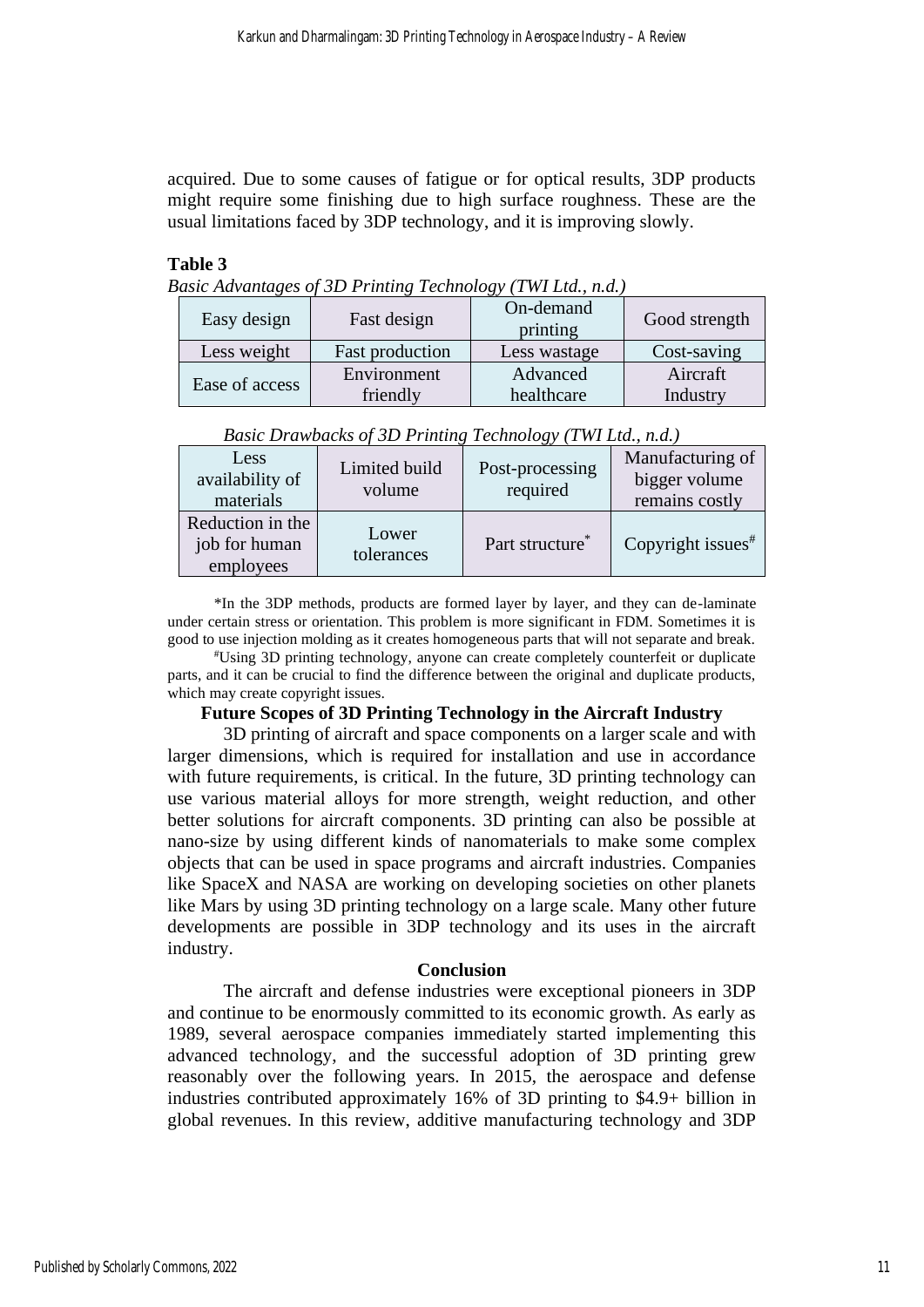technology and their uses in the aircraft industry were described precisely. Types of printers used in 3D printing technology and types of printing done by using 3D printers were observed and presented. Materials used in 3D printing technology as filaments for manufacturing different aircraft components, with material properties, their applications, and manufacturing techniques used specifically for that filament, were understood from various literature and presented. Applications of 3D printing technology with advantages and few drawbacks in the aircraft industry were noted, and it is believed to produce larger parts on a larger scale with improved materials in the near future.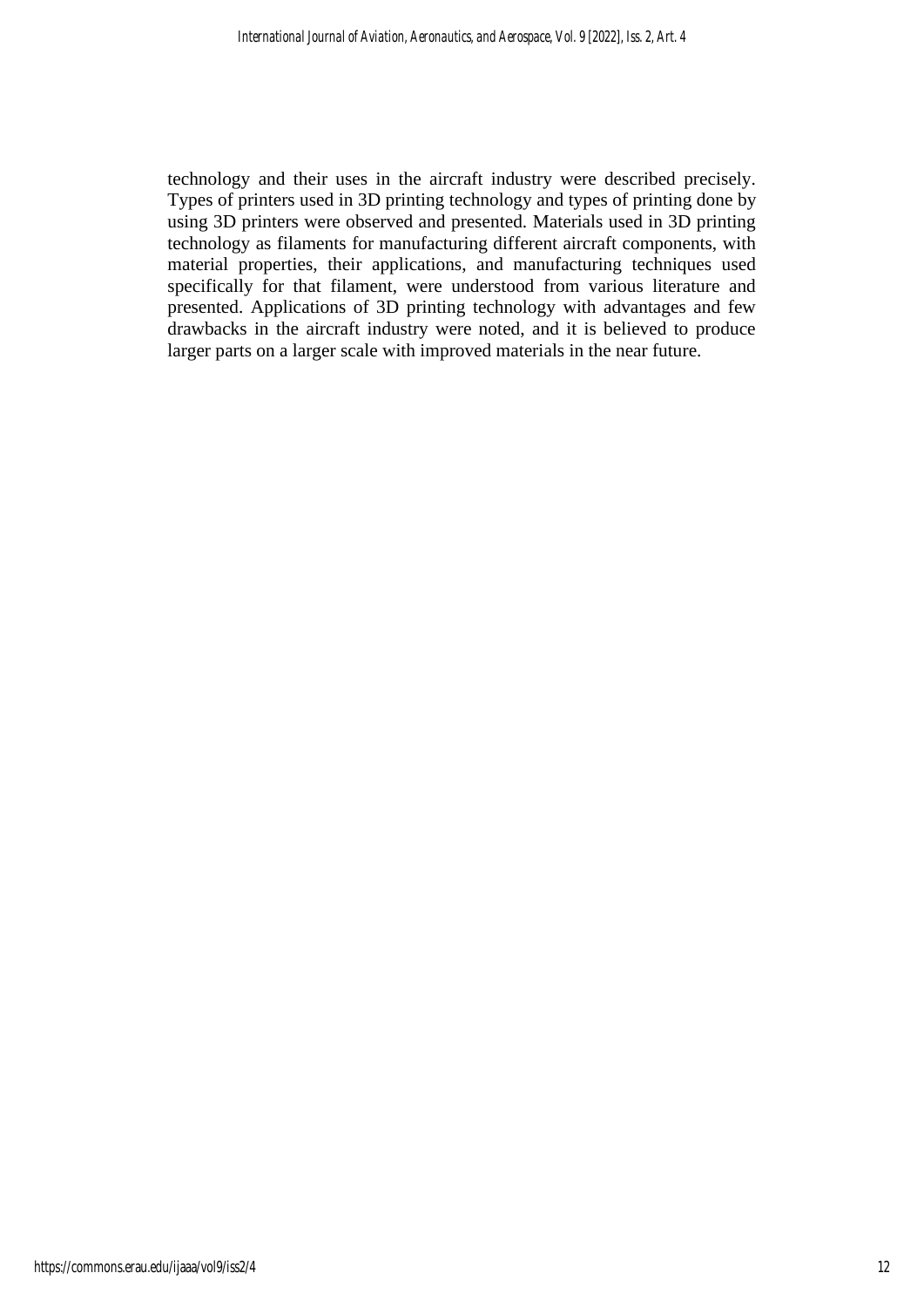#### **References**

- Ahart, M. (2019). *Types of 3D printing technology*. Proto Labs, Inc. https://www.protolabs.com/resources/blog/types-of-3d-printing/
- AREVO Ltd. (n.d.). *High-performance additive manufacturing materials*. http://arevolabs.com/additive- manufacturing-materials/
- ASTM International. (n.d.). *Standard terminology for additive manufacturing technologies*. https://www.worldcat.org/title/standard-terminology-foradditive-manufacturing-technologies-designation-f2792-12a/oclc/ 900464224

Budzik, G. (2007). Possibilities of using vacuum casting process for manufacturing cast models of turbocharger impellers. *Journal of KONES, 14*(3), 125–130. https://bibliotekanauki.pl/articles/243370

- Chen, T., & Lin, Y.-C. (2017). Feasibility evaluation and optimization of a smart manufacturing system based on 3D printing: A review. *International Journal of Intelligent Systems*, *32*(4), 394–413. https://doi.org/10.1002/int.21866
- EOS GmbH Electro Optical Systems. (n.d.). *EOS aluminium AlSi10Mg material data sheet*. EOS Material. https://www.eos.info/03\_systemrelated-assets/material-related-contents/metal-materials-and-examples/ metal-materialdatasheet/aluminium/material\_datasheet\_eos\_aluminium-

alsi10mg\_en\_web.pdf

EOS GmbH - Electro Optical Systems. (2017). *Material data sheet-FlexLine EOS MaragingSteel MS1*. EOS Material. https://www.eos.info/ 03\_system-related-assets/material-related-contents/metal-materialsand-examples/metal-materialdatasheet/werkzeugstahl\_ms1\_cx/ms1/ms-ms1-

m400 material data sheet eng.pdf

European Space Agency (ESA). (2013). Boxing clever*. Space Engineering and Technology*. http://www.esa.int/Our\_Activities/Space\_Engineering\_

Technology/Boxing\_clever

- Gebler, M., Schoot Uiterkamp, A. J. M., & Visser, C. (2014). A global sustainability perspective on 3D printing technologies. *Energy Policy*, *74*, 158–167. https://doi.org/10.1016/j.enpol.2014.08.033
- Goel, A. K., McAdams, D. A., & Stone, R. B. (Eds.). (2014). *Biologically inspired design*. Springer. https://doi.org/10.1007/978-1-4471-5248-4
- Grzesiak, A. (2008). *Wohlers report 2008: State of the industry; Annual worldwide progress report*. http://publica.fraunhofer.de/dokumente/N-94787.html
- Hibbert, L. (2014, February). 3D printing takes off: Innovative production methods now being developed in the aerospace sector have the potential to cut costs by slashing the amount of raw material wasted. *Professional Engineering Magazine*.

https://www.thefreelibrary.com/3D printing takes off: Innovative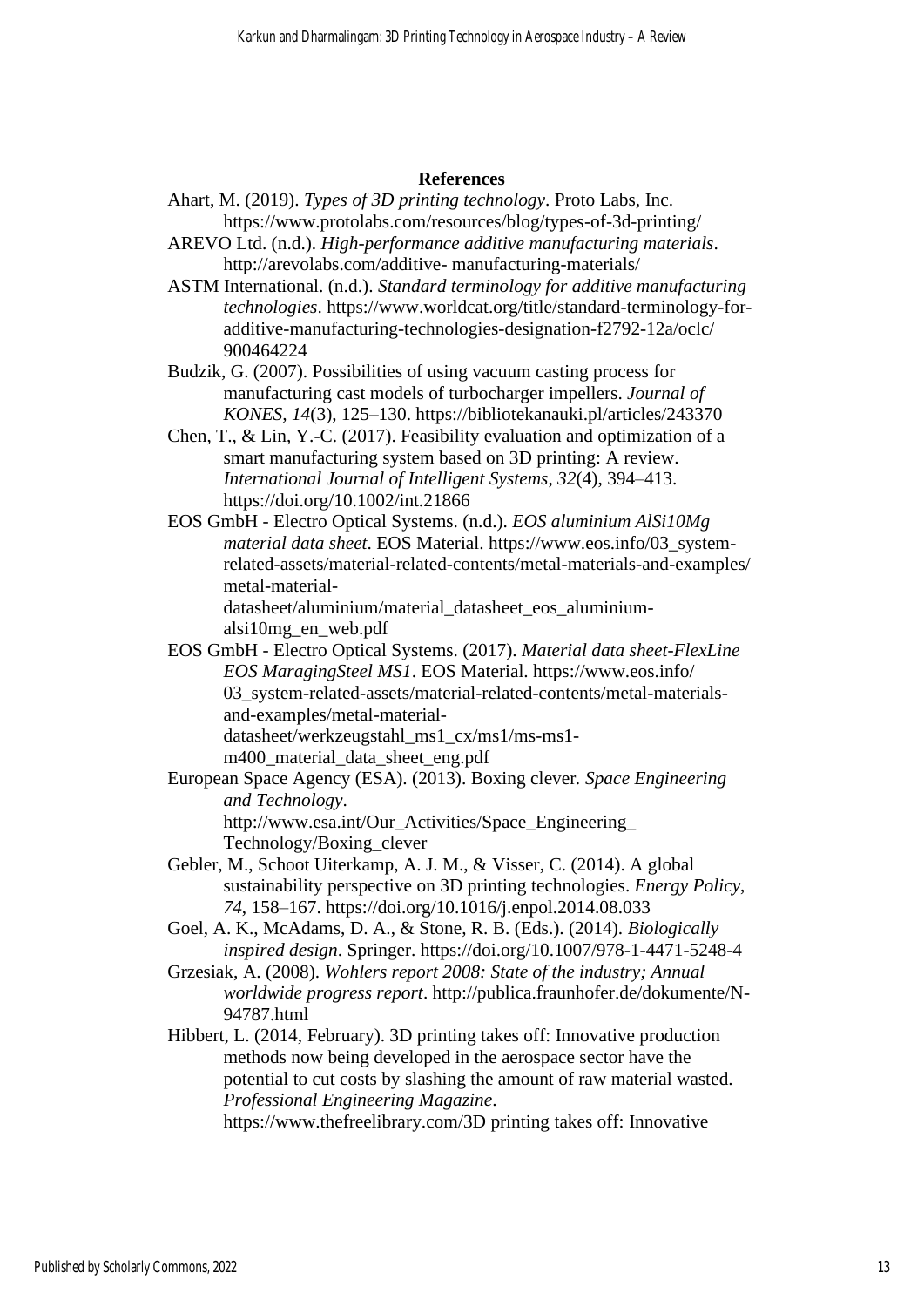production methods now being...-a0360609729

- Hopkinson, N., Hague, R. J. M., & Dickens, P. M. (Eds.). (2005). *Rapid manufacturing*. John Wiley & Sons, Ltd. https://doi.org/10.1002/0470033991
- Joshi, S. C., & Sheikh, A. A. (2015). 3D printing in aerospace and its longterm sustainability. *Virtual and Physical Prototyping*, *10*(4), 175–185. https://doi.org/10.1080/17452759.2015.1111519
- Kai, C. C. (1994). Three-dimensional rapid prototyping technologies and key development areas. *Computing & Control Engineering Journal*, *5*(4), 200–206. https://doi.org/10.1049/cce:19940407
- Kochan, A. (2000). Magnetic pulse welding shows potential for automotive applications. *Assembly Automation*, *20*(2), 129–132. https://doi.org/10.1108/01445150010321742
- Low, Z.-X., Chua, Y. T., Ray, B. M., Mattia, D., Metcalfe, I. S., & Patterson, D. A. (2017). Perspective on 3D printing of separation membranes and comparison to related unconventional fabrication techniques. *Journal of Membrane Science*, *523*, 596–613. https://doi.org/10.1016/ j.memsci.2016.10.006
- Marx, C., Thompson, S., & Thut, M. (2013). 3D printing: A potential game changer for aerospace and defense. *Price Water House Coopers*, *7*. http://www.pwc.com/us/en/industrial%02products/publications/gaining -altitude-with-pwc/issue-7-3d-printing.jhtml
- Moon, S. K., Tan, Y. E., Hwang, J., & Yoon, Y.-J. (2014). Application of 3D printing technology for designing light-weight unmanned aerial vehicle wing structures. *International Journal of Precision Engineering and Manufacturing-Green Technology*, *1*(3), 223–228. https://doi.org/10.1007/s40684-014-0028-x
- Nijdam, T. J., & Gestel, R. V. (2010). *Service experience with single crystal superalloys for high pressure turbine shrouds*. https://reports.nlr.nl/ xmlui/bitstream/handle/10921/464/TP-2011-547.pdf?sequence=1
- Palanivel, S., Sidhar, H., & Mishra, R. S. (2015). Friction stir additive manufacturing: Route to high structural performance. *JOM*, *67*(3), 616–621. https://doi.org/10.1007/s11837-014-1271-x
- Pecho, P., Ažaltovič, V., Kandera, B., & Bugaj, M. (2019). Introduction study of design and layout of UAVs 3D printed wings in relation to optimal lightweight and load distribution. *Transportation Research Procedia*, *40*, 861–868. https://doi.org/10.1016/j.trpro.2019.07.121
- Shahrubudin, N., Lee, T. C., & Ramlan, R. (2019). An overview on 3D printing technology: Technological, materials, and applications. *Procedia Manufacturing*, *35*, 1286–1296. https://doi.org/10.1016/ j.promfg.2019.06.089
- Stratasys Ltd. (n.d.a). *FDM Nylon 12. Production-grade thermoplastic for Fortus 3D production systems*. http://usglobalimages.stratasys.com/ Main/Files/Material\_Spec\_Sheets/MSS\_FDM\_Nylon12.pdf
- Stratasys Ltd. (n.d.b). *Production-grade thermoplastic for Fortus 3D*